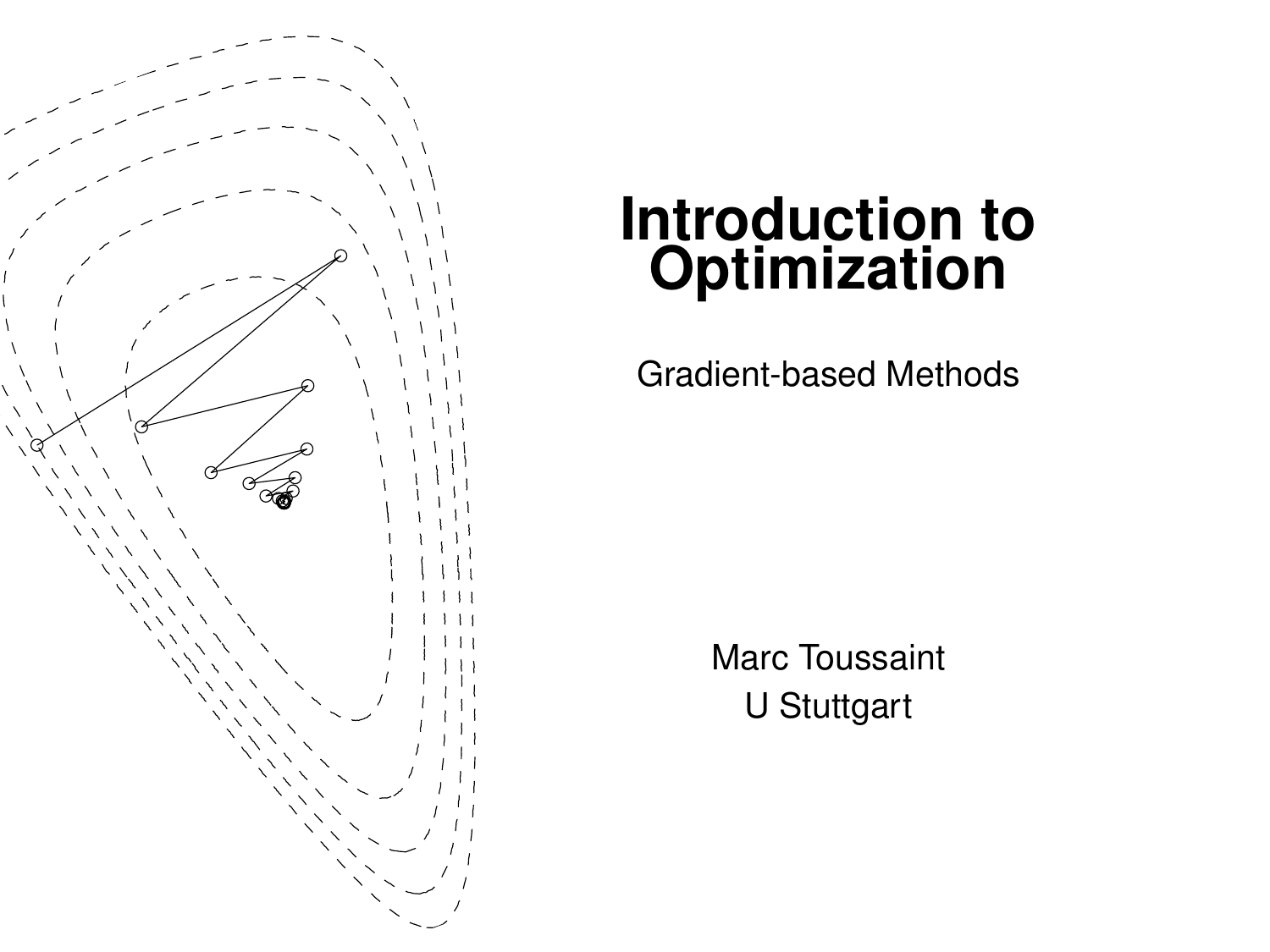# **Gradient descent methods**

- Plain gradient descent (with adaptive stepsize)
- Steepest descent (w.r.t. a known metric)
- Conjugate gradient (requires line search)
- Rprop (heuristic, but quite efficient)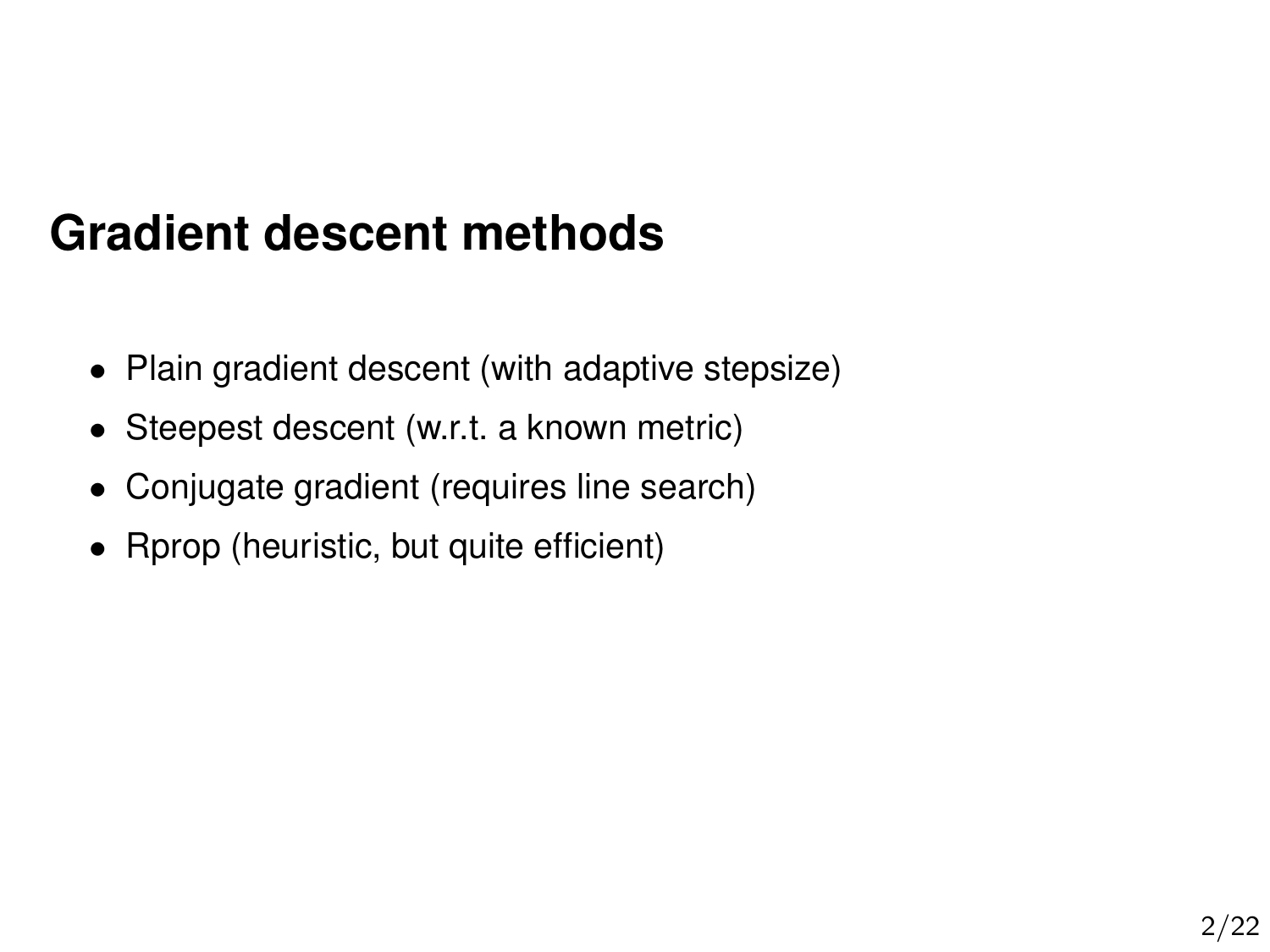### **Gradient descent**

• Notation:

objective function:  $f: \mathbb{R}^n \to \mathbb{R}$ gradient vector:  $\,\nabla\!f(x)=\left[\frac{\partial}{\partial_x}f(x)\right]^{\top}\,\in\mathbb{R}^n$ 

• Problem:

 $\min_{x} f(x)$ 

where we can evaluate  $f(x)$  and  $\nabla f(x)$  for any  $x \in \mathbb{R}^n$ 

• Gradient descent:

Make iterative steps in the direction  $-\nabla f(x)$ .

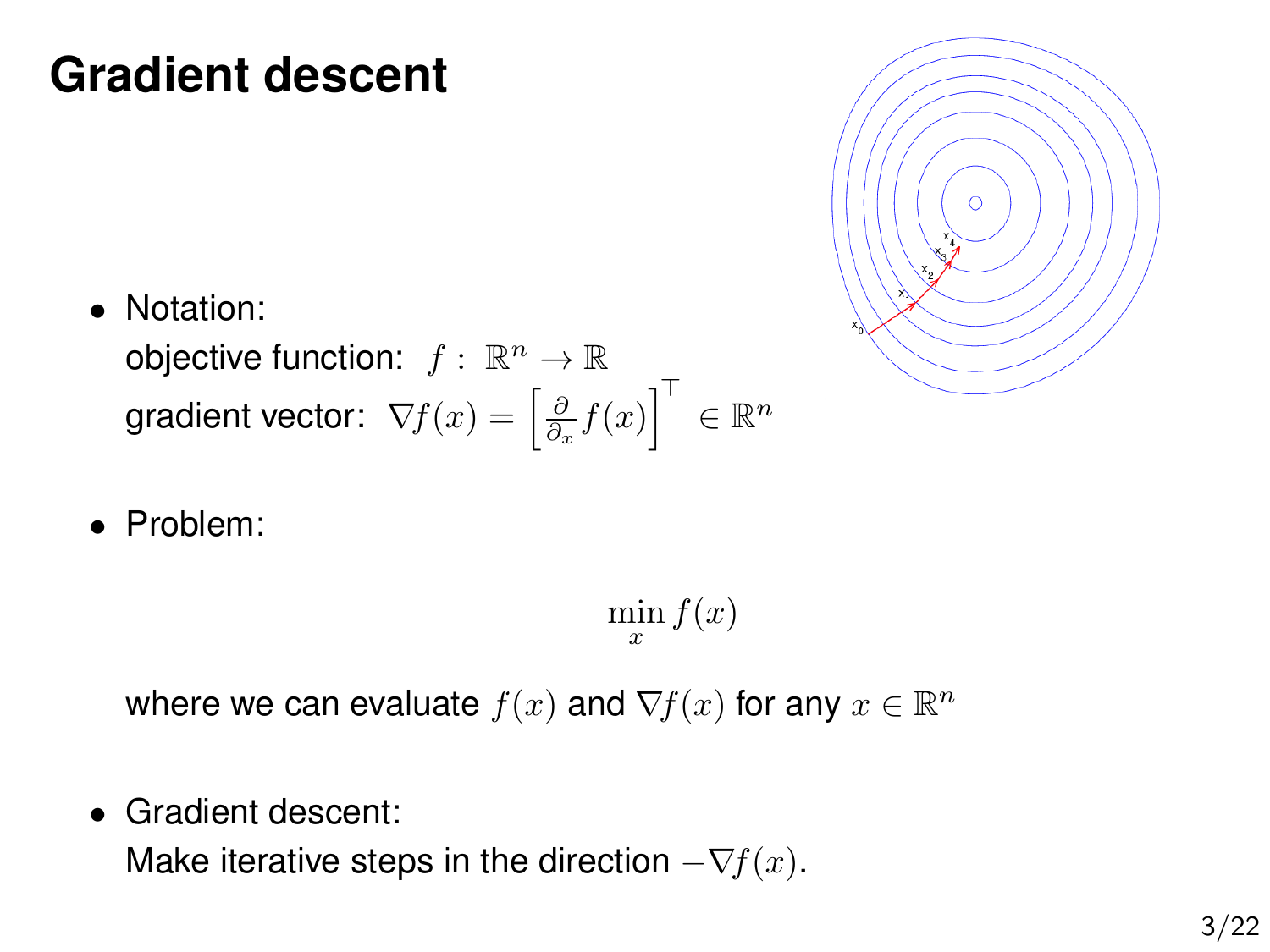### **Plain Gradient Descent**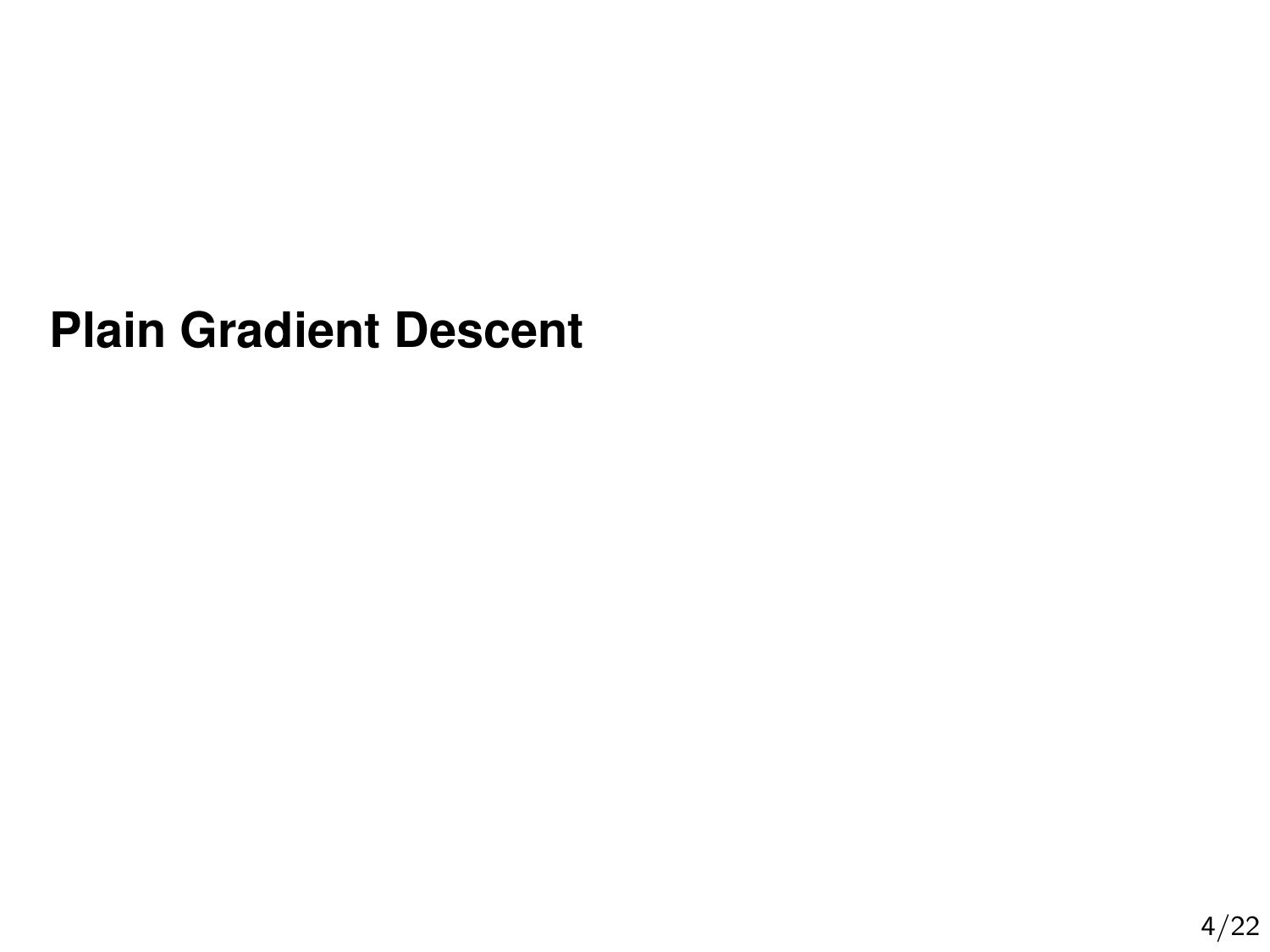### **Fixed stepsize**

**BAD!** gradient descent:

```
Input: initial x \in \mathbb{R}^n, function \nabla f(x), stepsize \alpha, tolerance \thetaOutput: x
 1: repeat
 2: x \leftarrow x - \alpha \nabla f(x)3: until |∆x| < θ [perhaps for 10 iterations in sequence]
```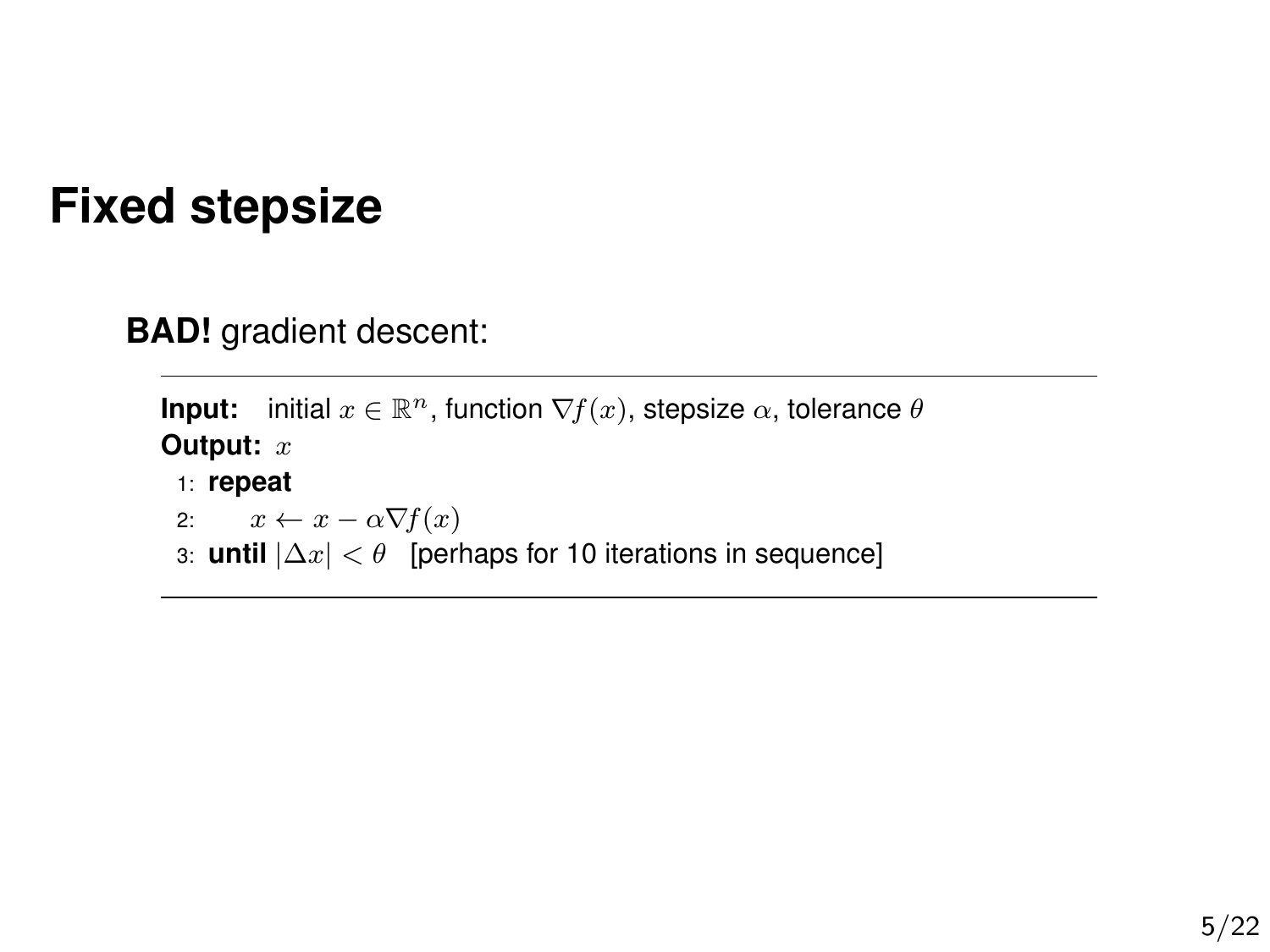#### Making steps proportional to  $\nabla f(x)$ ??



#### NO!

We need methods indep. of  $|\nabla f(x)|$ , invariant of scaling of f and x!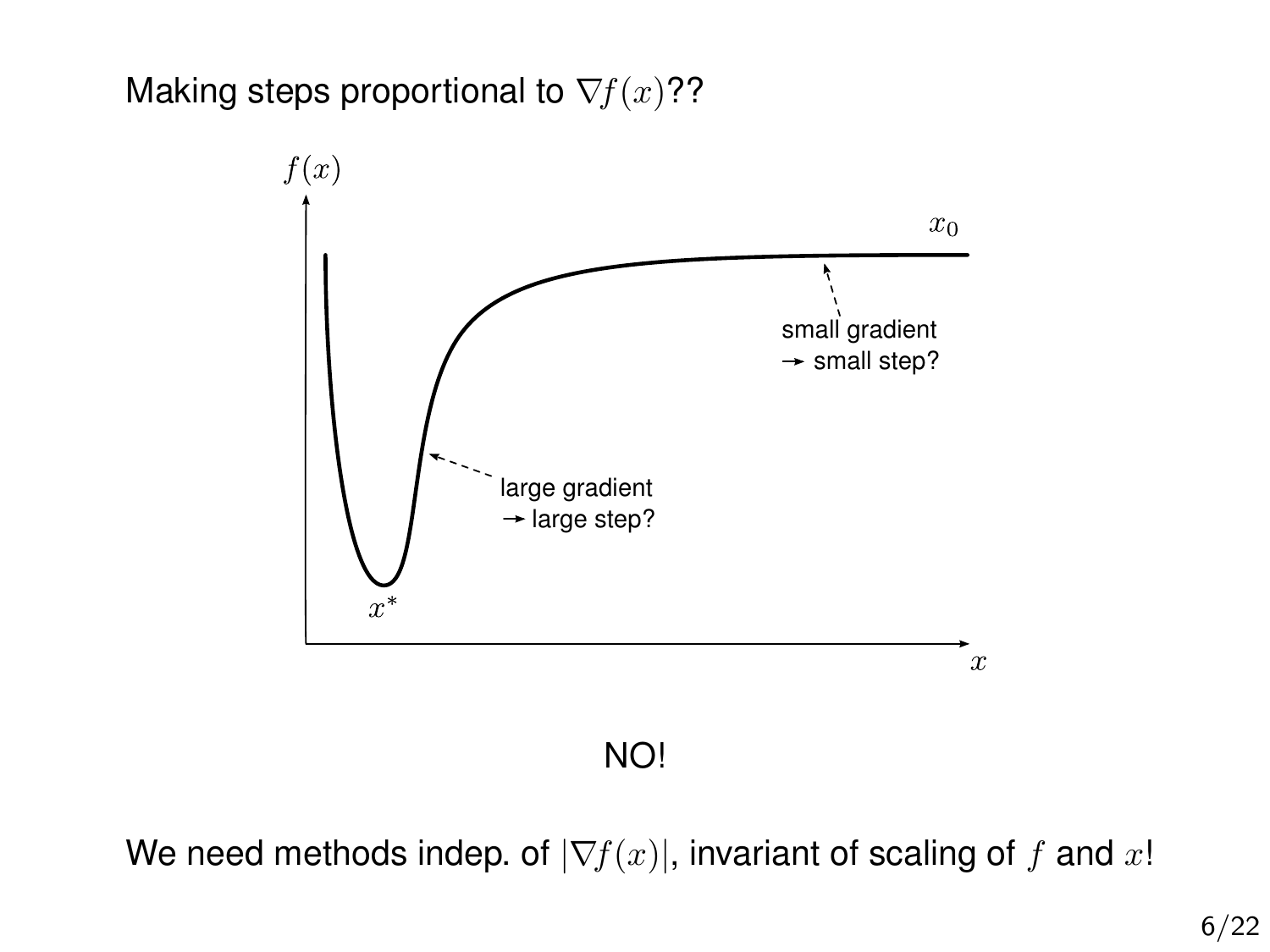How can we become independent of  $|\nabla f(x)|$ ?

- Line search which we'll discuss briefly later
- Stepsize adaptation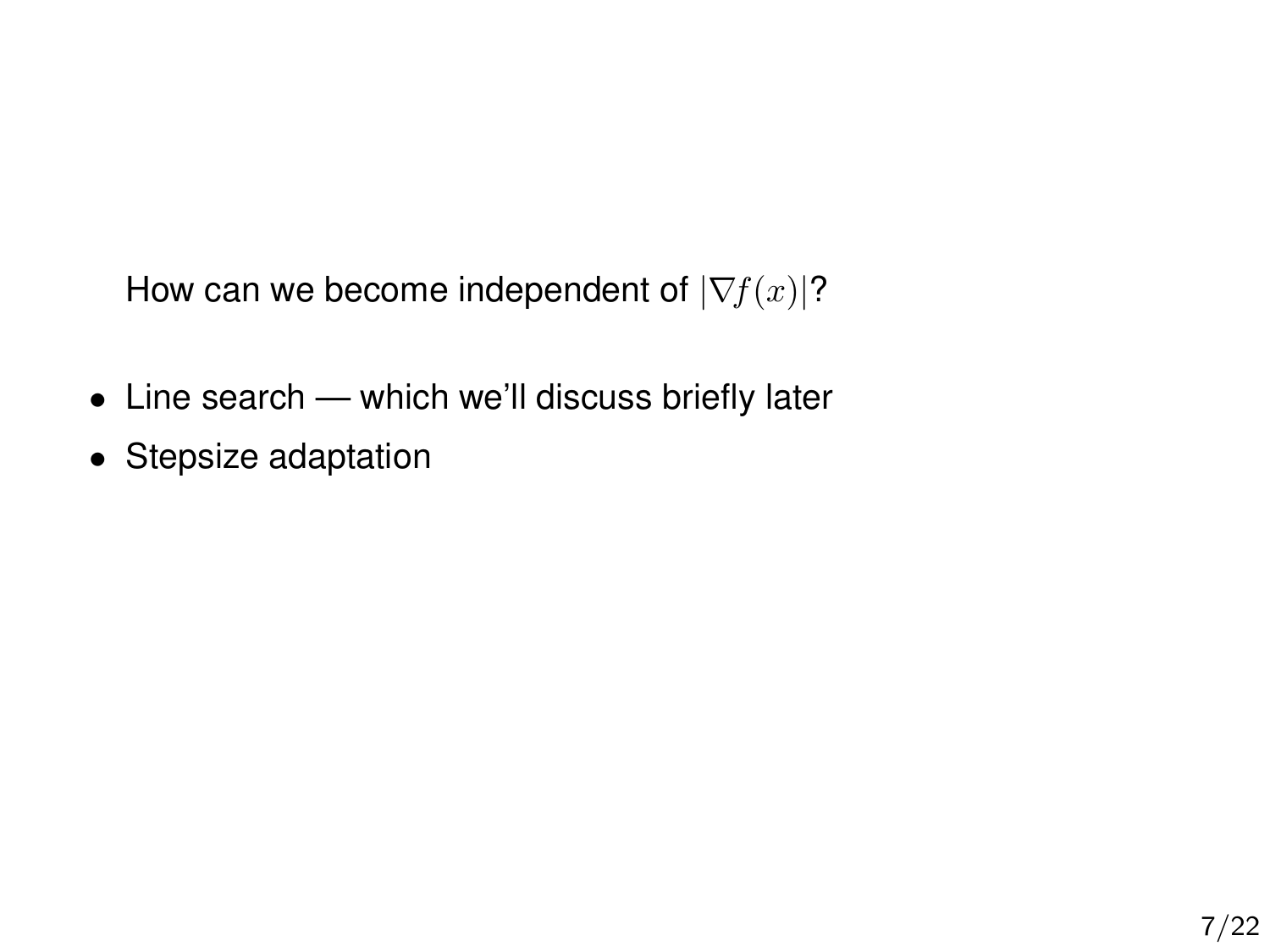# **Gradient descent with stepsize adaptation**

```
Input: initial x \in \mathbb{R}^n, functions f(x) and \nabla f(x), initial stepsize \alpha, tolerance
    θ
Output: x
 1: repeat
 2: y \leftarrow x - \alpha \frac{\nabla f(x)}{|\nabla f(x)|}3: if [ then step is accepted] f(y) \leq f(x)4: x \leftarrow y5: \alpha \leftarrow 1.2\alpha // increase stepsize
 6: else[step is rejected]
 7: \alpha \leftarrow 0.5\alpha // decrease stepsize
 8: end if
 9: until |y - x| < \theta [perhaps for 10 iterations in sequence]
```
("magic numbers")

 $\alpha$  determins the absolute stepsize stepsize is automatically adapted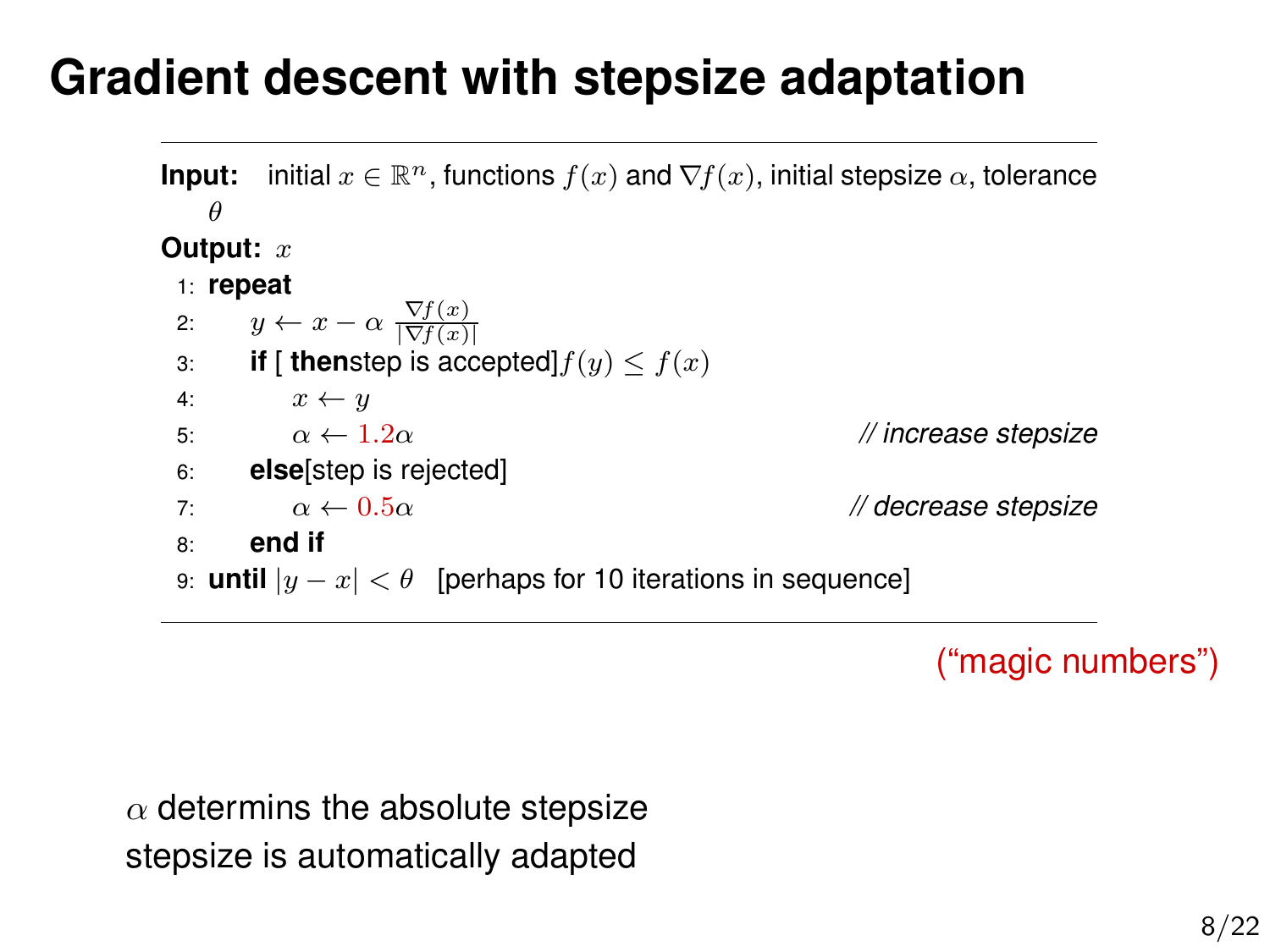• Guaranteed monotonicity (by construction)

If f is convex  $\Rightarrow$  convergence For typical non-convex bounded  $f \Rightarrow$  convergence to local optimum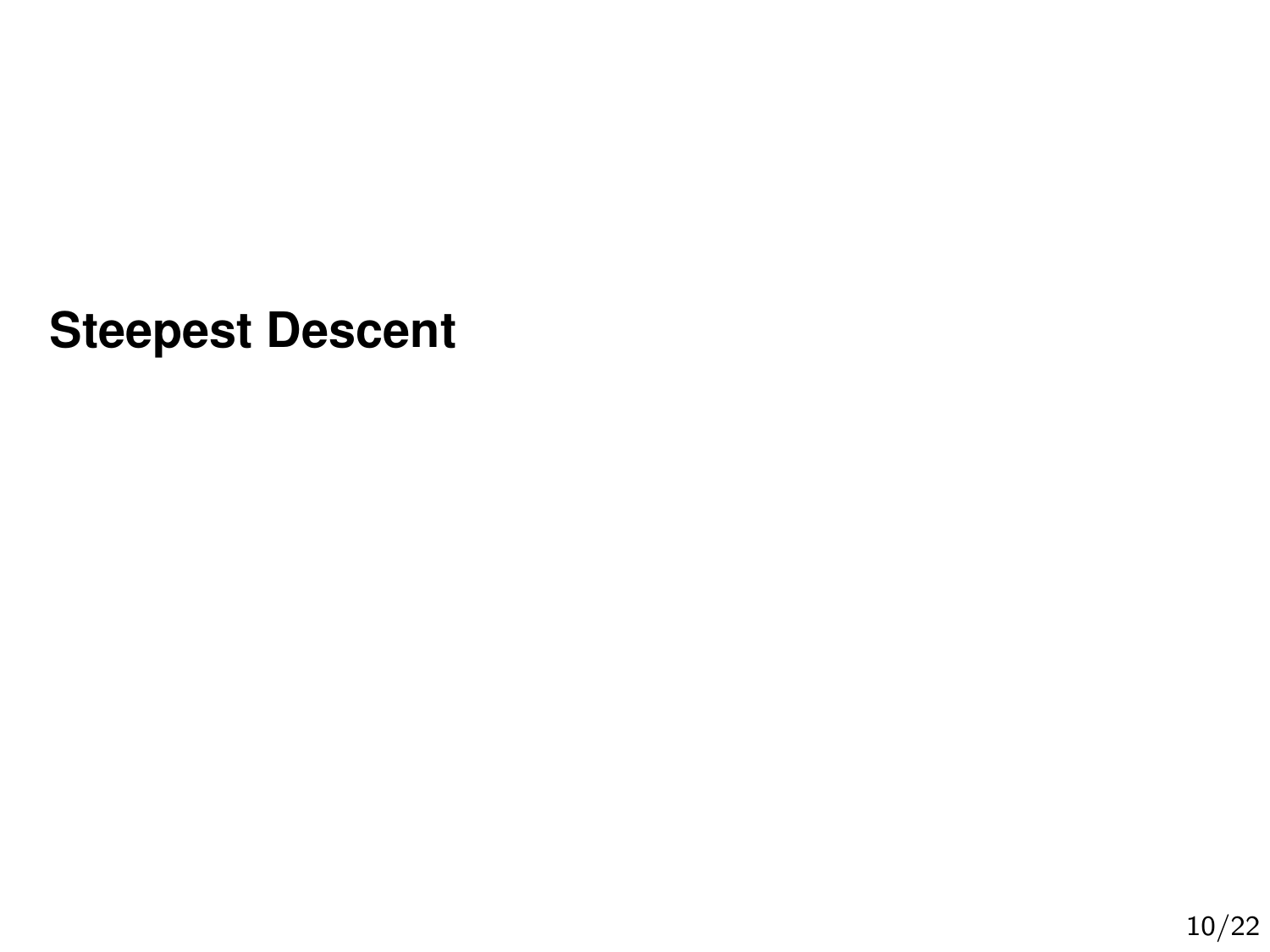• The gradient ∇f(x) is sometimes called *steepest descent direction*

*Is it really?*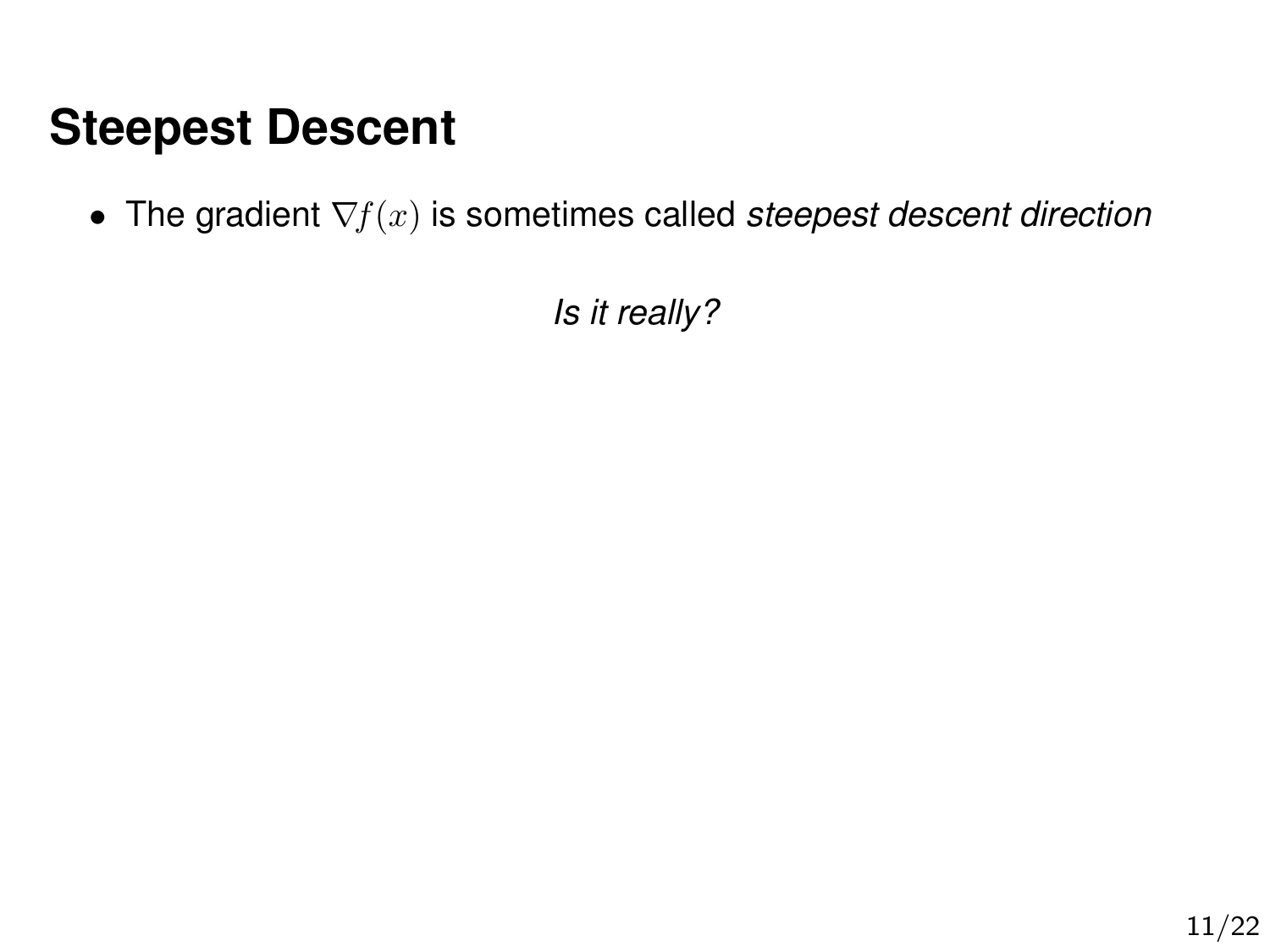• The gradient ∇f(x) is sometimes called *steepest descent direction*

*Is it really?*

• Here is a possible definition:

*The steepest descent direction is the one where, when I make a step of length 1, I get the largest decrease of* f *in its linear approximation.*

$$
\operatorname*{argmin}_{\delta} \nabla f(x)^{\top} \delta \qquad \text{s.t. } \|\delta\| = 1
$$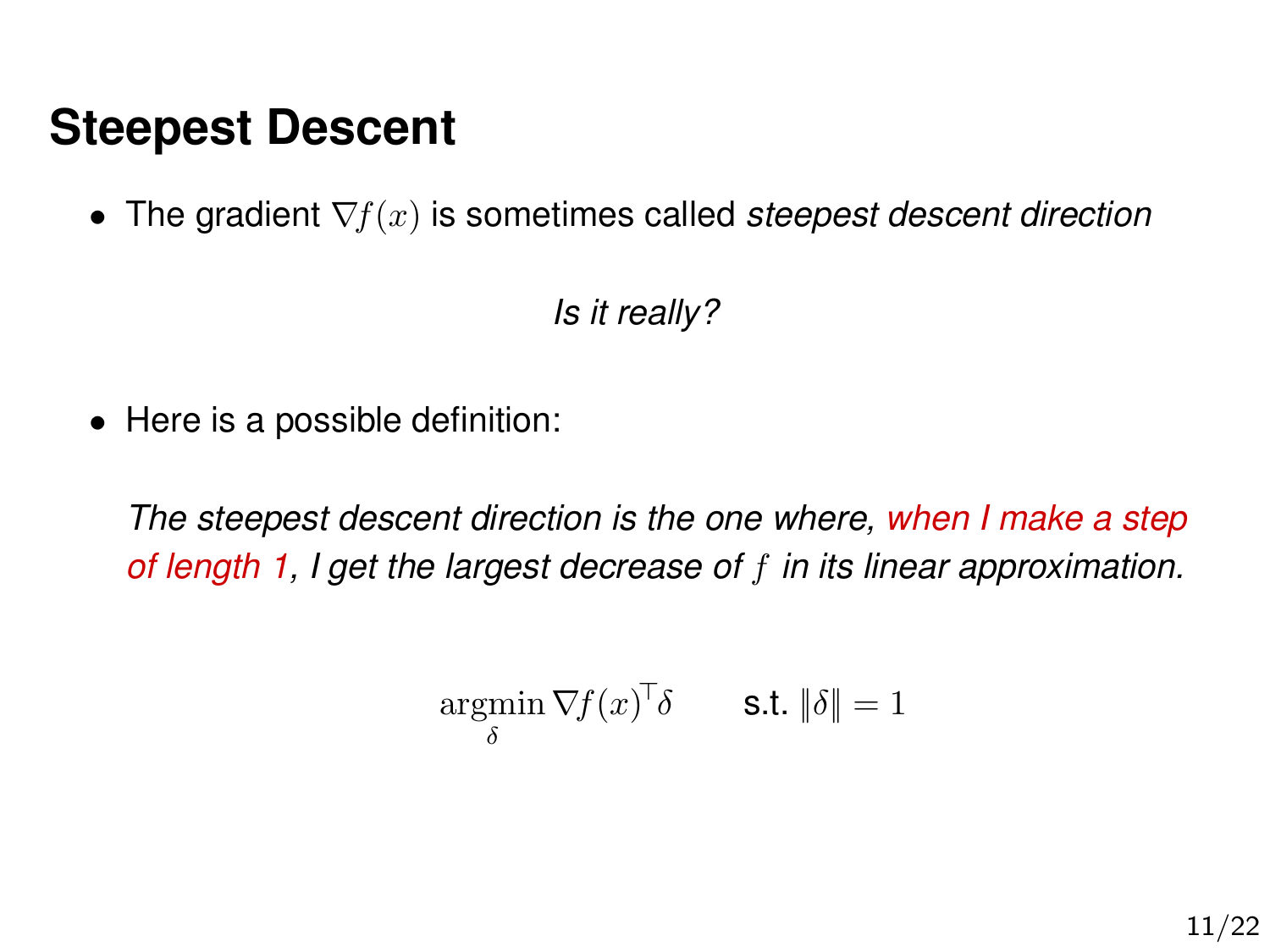• But the norm  $\|\delta\|^2=\delta^\top A\delta$  depends on the metric  $A!$ 

Let  $A = B^{\top}B$  (Cholesky decomposition) and  $z = B\delta$ 

$$
\delta^* = \underset{\delta}{\operatorname{argmin}} \nabla f^\top \delta \qquad \text{s.t. } \delta^\top A \delta = 1
$$
  
=  $B^{-1} \underset{z}{\operatorname{argmin}} (B^{-1} z)^\top \nabla f \qquad \text{s.t. } z^\top z = 1$   
=  $B^{-1} \underset{z}{\operatorname{argmin}} z^\top B^{-\top} \nabla f \qquad \text{s.t. } z^\top z = 1$   
=  $B^{-1}[-B^{-\top} \nabla f] = -A^{-1} \nabla f$ 

The steepest descent direction is  $\delta = -A^{-1}\nabla f$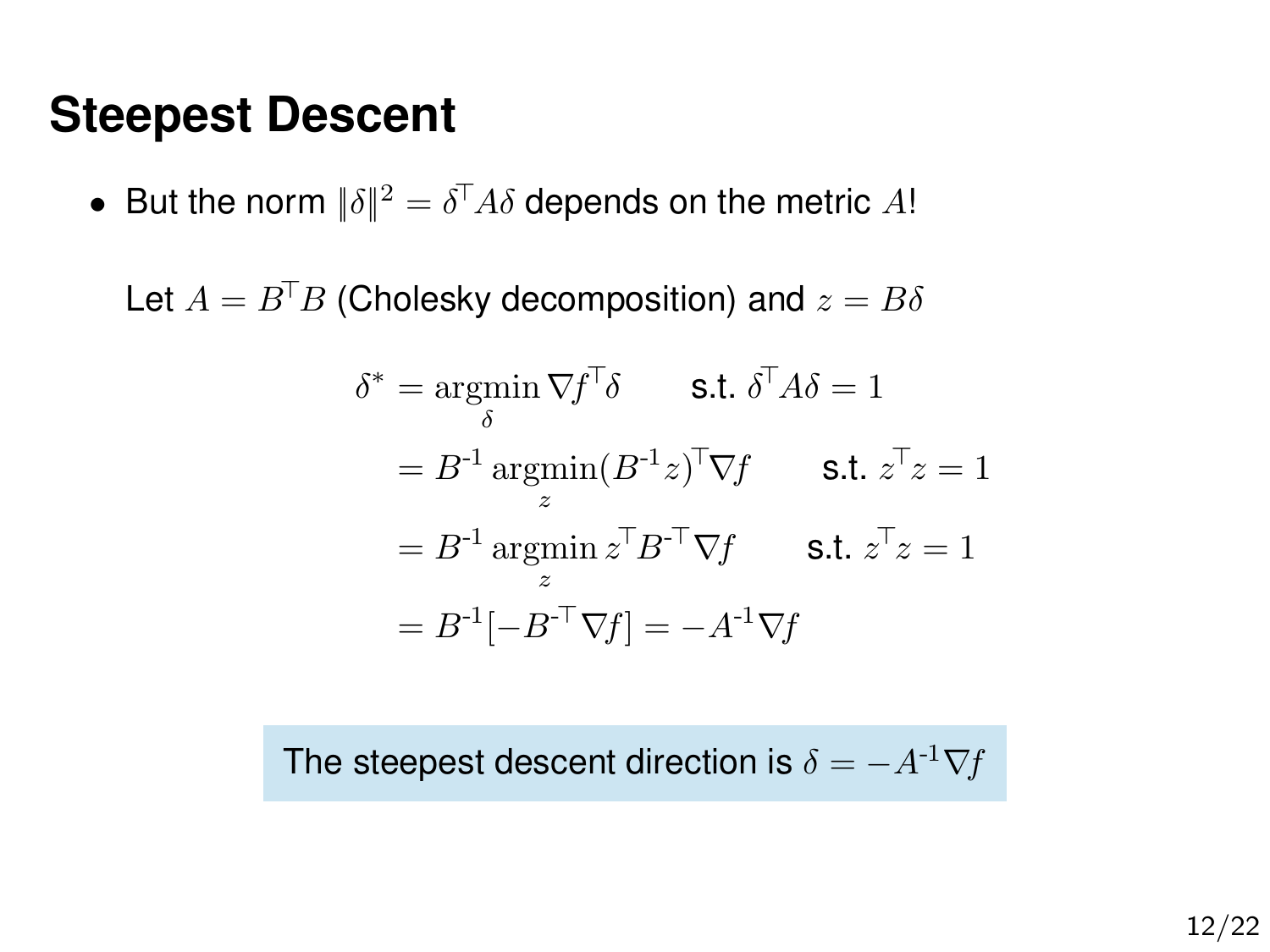#### **Behavior under linear coordinate transformations**

- $\bullet$  Let B be a matrix that describes a linear transformation in coordinates
- A coordinate vector x transforms as  $z = Bx$
- The gradient vector  $\nabla_x f(x)$  transforms as  $\nabla_z f(z) = B^{-\top} \nabla_x f(x)$
- The metric A transforms as  $A_z = B^{-\top} A_x B^{-1}$
- The steepest descent transforms as  $A_z^1 \nabla_z f(z) = BA_x^1 \nabla_x f(x)$

The steepest descent transforms like a normal coordinate vector (covariant)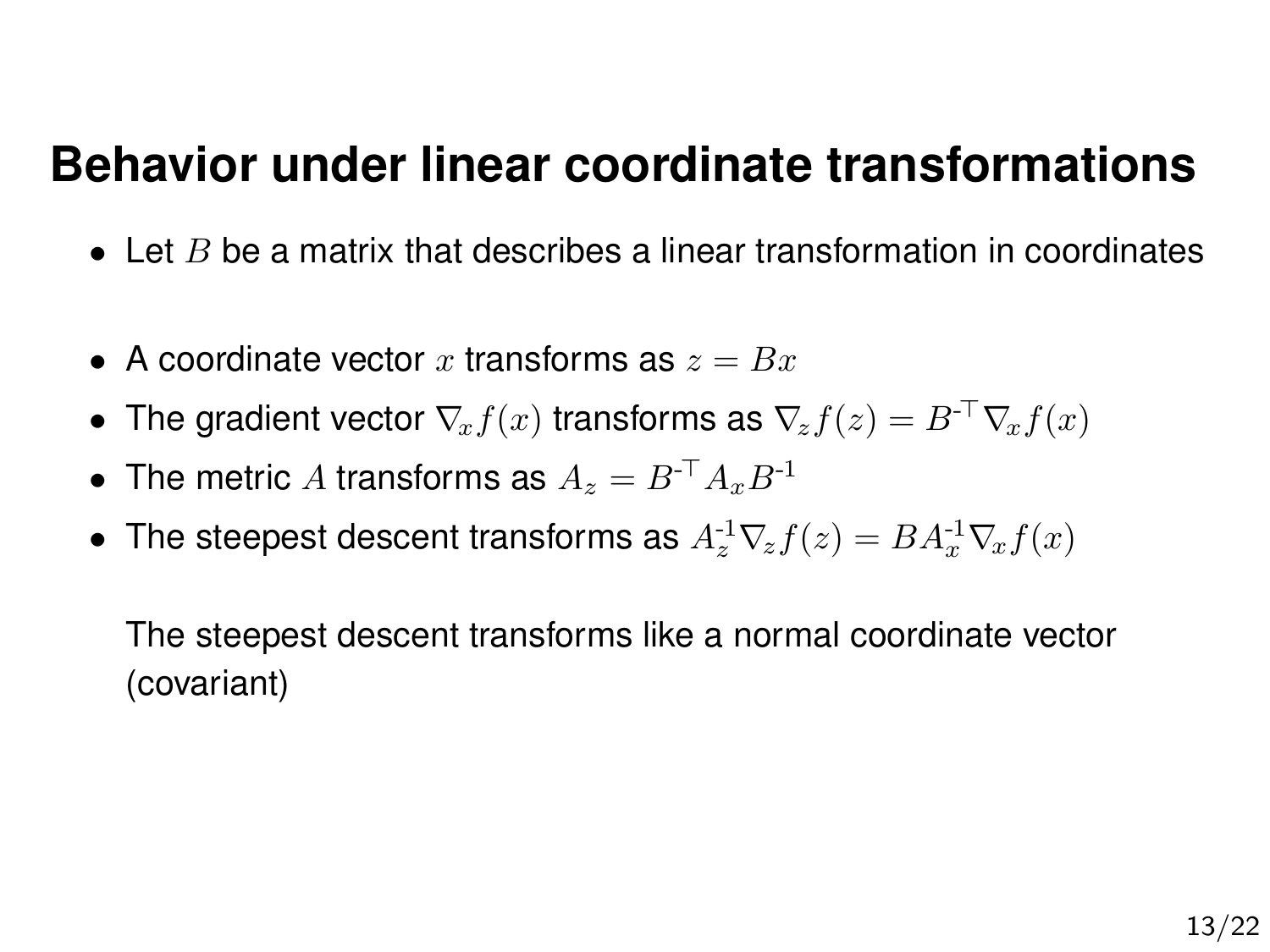# **(Nonlinear) Conjugate Gradient**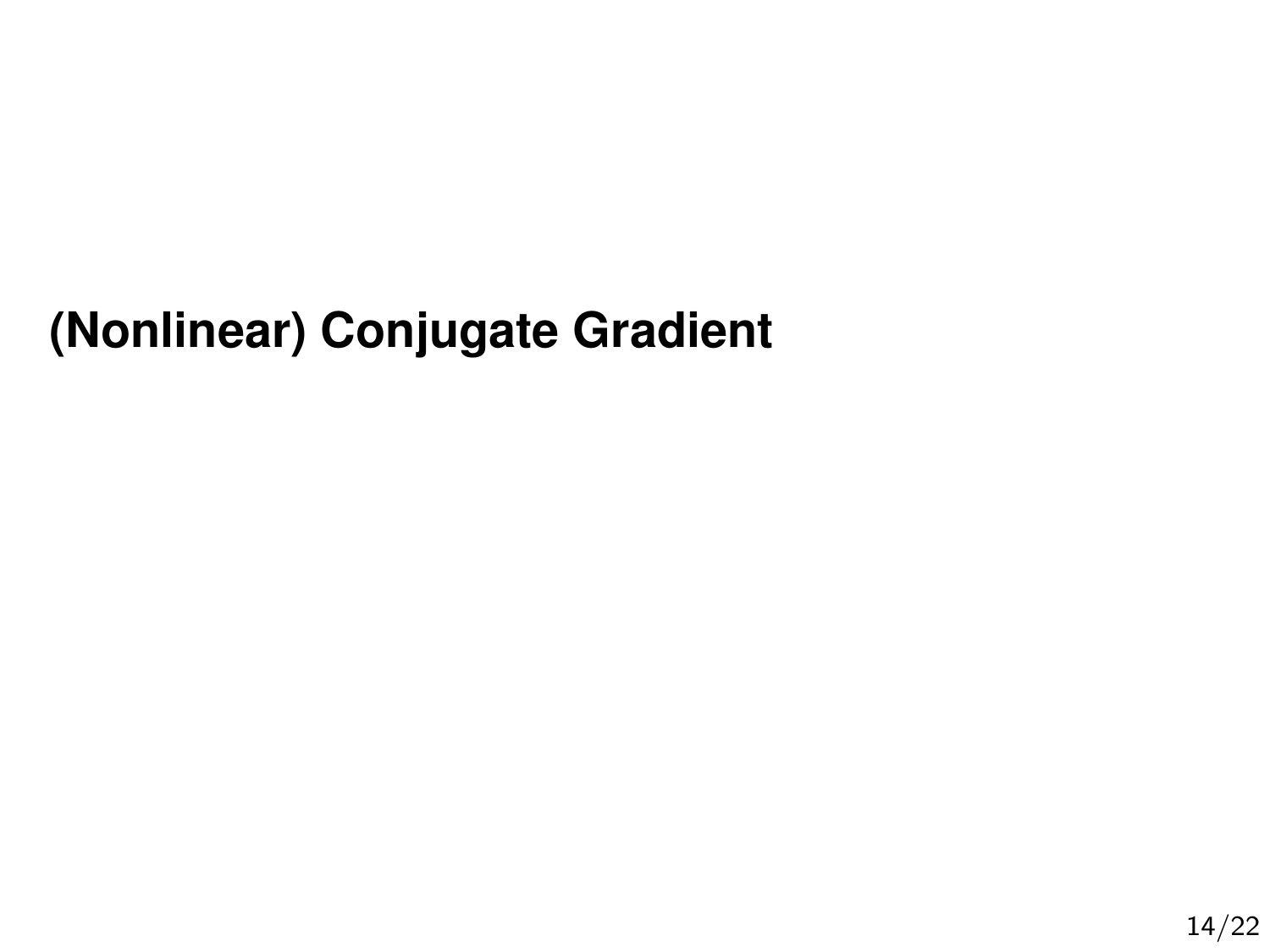- The "Conjugate Gradient Method" is a method for solving large linear eqn. systems  $Ax + b = 0$ We mention its extension for optimizing nonlinear functions  $f(x)$
- A key insight:
	- at  $x_k$  we computed  $\nabla f(x_k)$
	- we made a (line-search) step to  $x_{k+1}$
	- at  $x_{k+1}$  we computed  $\nabla f(x_{k+1})$

What conclusions can we draw about the "local quadratic shape" of  $f$ ?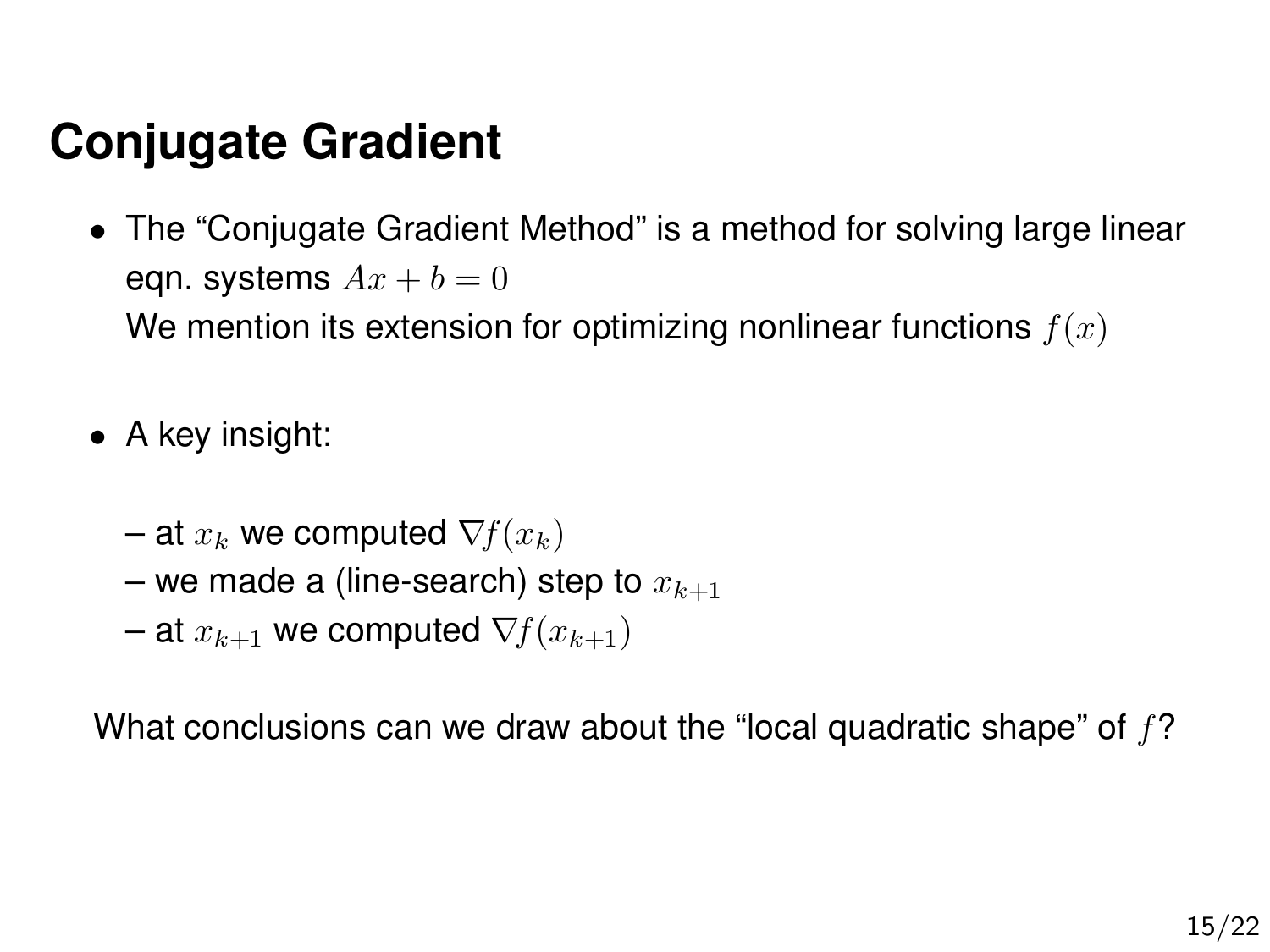**Input:** initial  $x \in \mathbb{R}^n$ , functions  $f(x)$ ,  $\nabla f(x)$ , tolerance  $\theta$ **Output:** x 1: initialize descent direction  $d = g = -\nabla f(x)$ 2: **repeat** 3:  $\alpha \leftarrow \operatorname{argmin}_{\alpha} f(x + \alpha d)$  // line search 4:  $x \leftarrow x + \alpha d$ 5:  $g' \leftarrow g$ ,  $g = -\nabla f(x)$ *// store and compute grad* 6:  $\beta \leftarrow \max \left\{ \frac{g^{\top}(g-g')}{g'^{\top}g'} , 0 \right\}$ 7:  $d \leftarrow g + \beta d$  // conjugate descent direction 8: **until** |∆x| < θ

- Notes:
	- $-\beta > 0$ : The new descent direction always adds a bit of the old direction!
	- This essentially provides 2nd order information
	- The equation for  $\beta$  is by Polak-Ribière: On a quadratic function  $f(x) = x^\top A x$ this leads to **conjugate** search directions,  $d^{\prime \top} A d = 0$ .
	- All this really only works with **line search**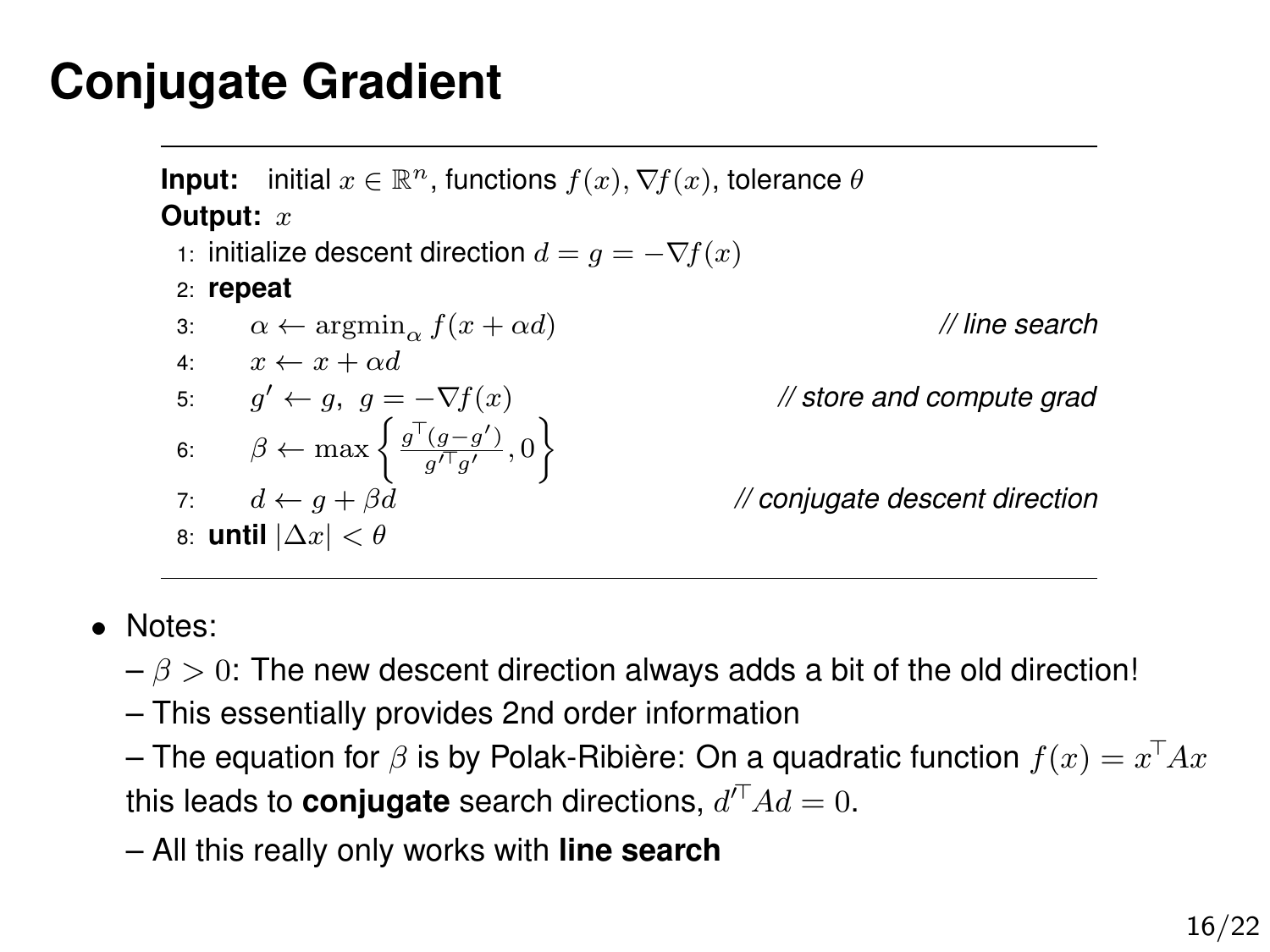

• For quadratic functions CG converges in  $n$  iterations. But each iteration does *line search*!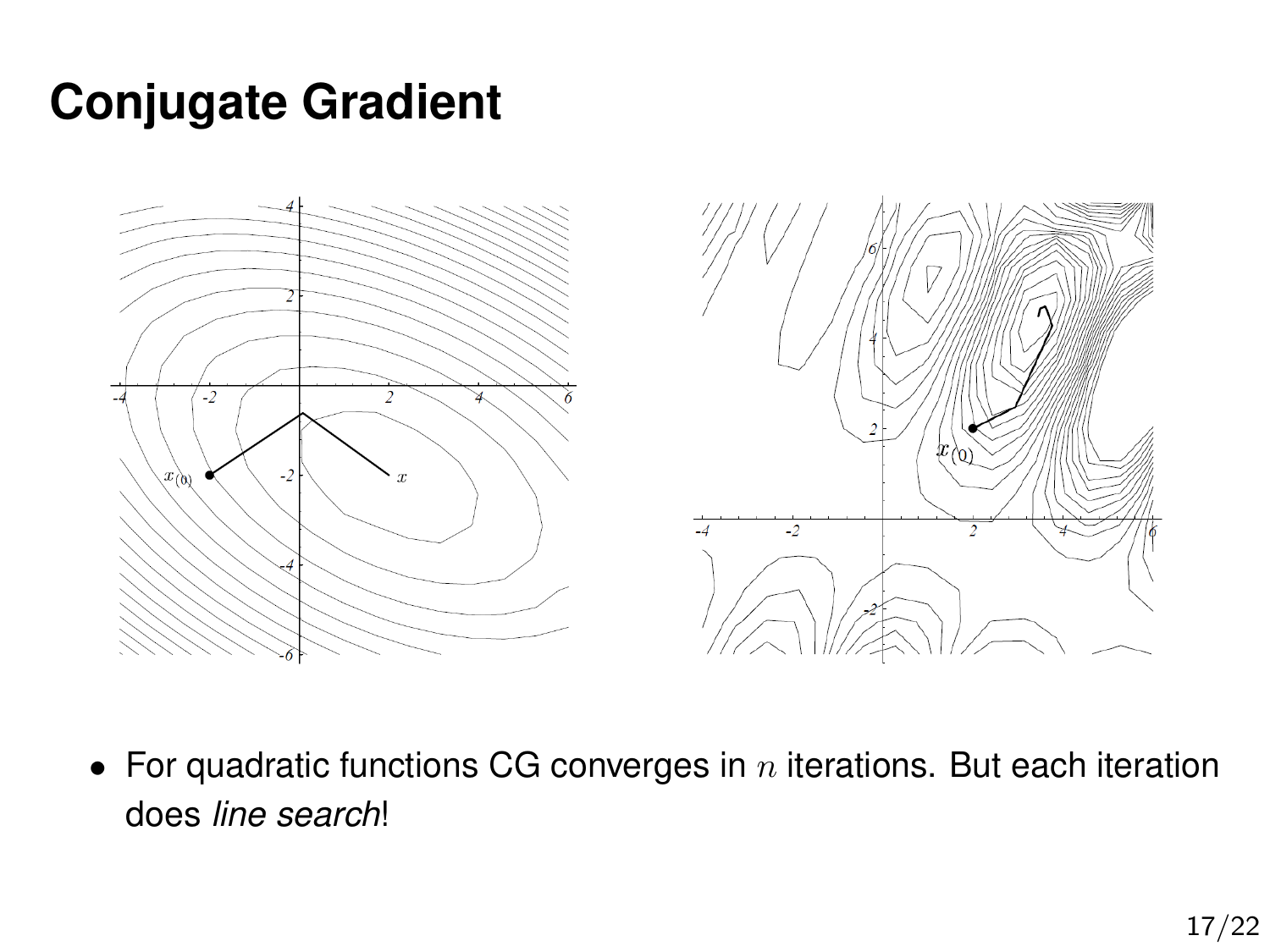• Useful tutorial on CG and **line search**:

J. R. Shewchuk: *An Introduction to the Conjugate Gradient Method Without the Agonizing Pain*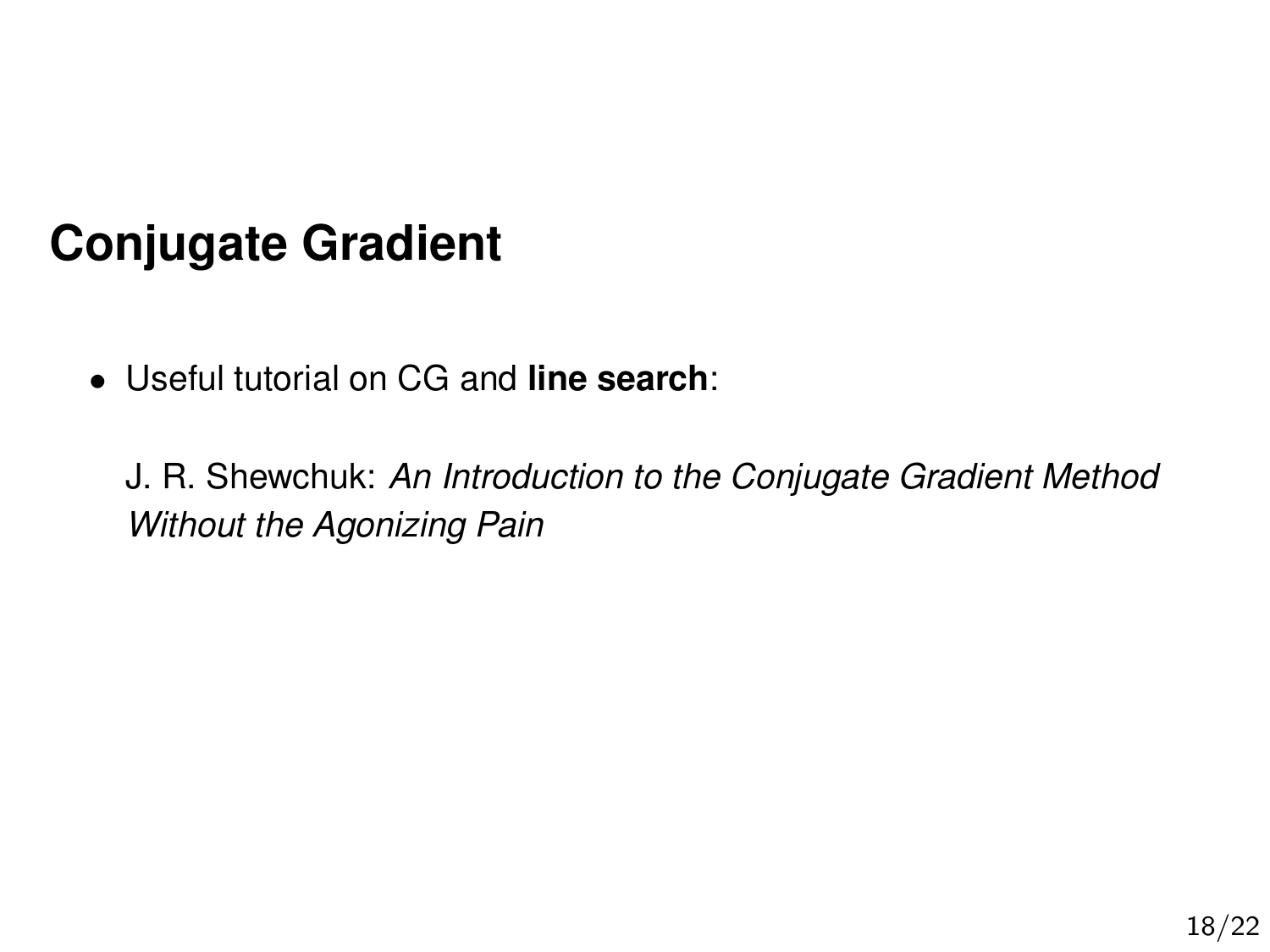# **Rprop**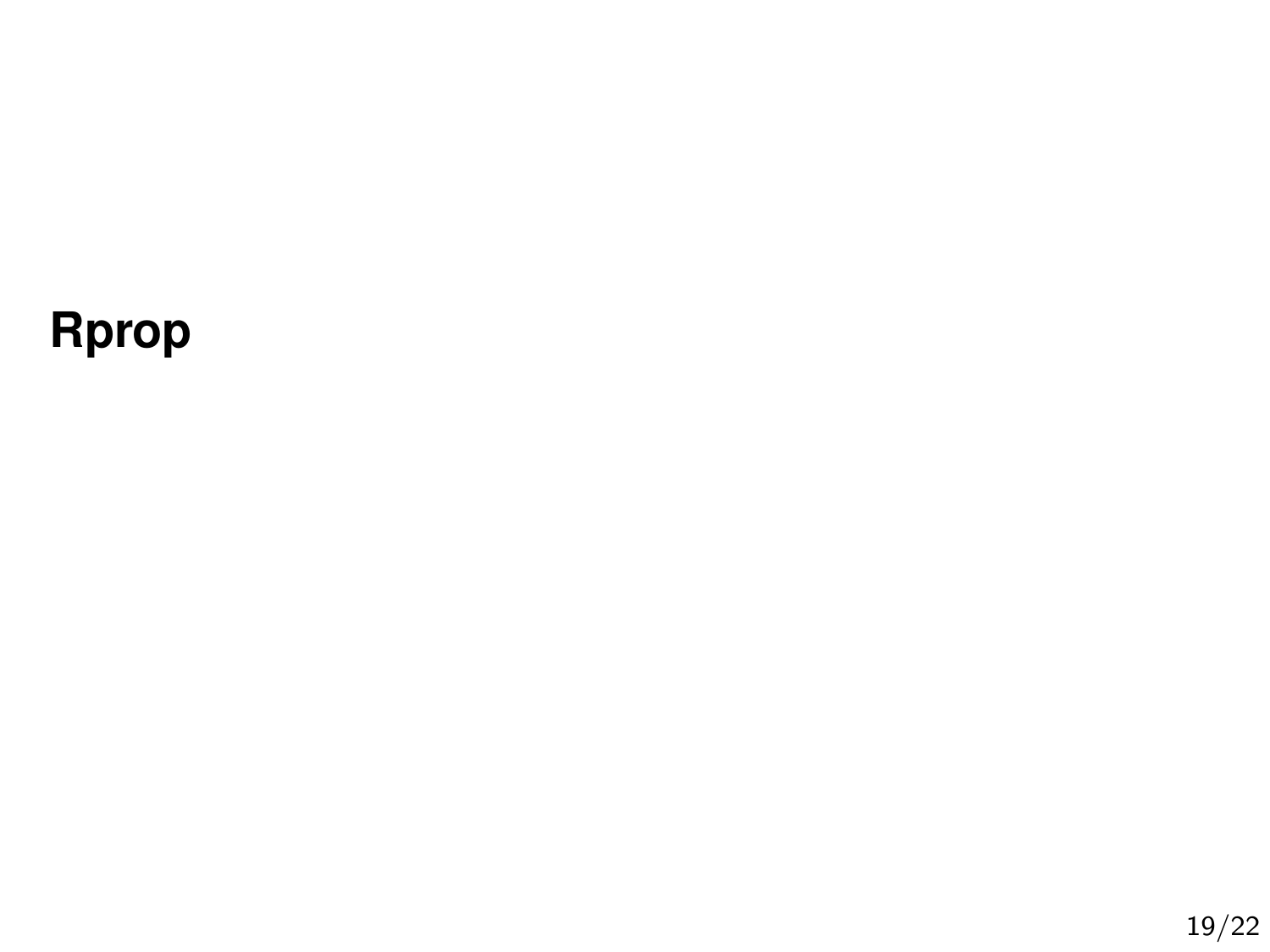# **Rprop**

"Resilient Back Propagation" (outdated name from NN times...)

```
Input: initial x \in \mathbb{R}^n, function f(x), \nabla f(x), initial stepsize \alpha, tolerance \thetaOutput: x
 1: initialize x = x_0, all \alpha_i = \alpha, all q_i = 02: repeat
 3: a \leftarrow \nabla f(x)4: x' \leftarrow x5: for i = 1 : n do
  6: if [ thensame direction as last time]g_i g'_i > 07: \alpha_i \leftarrow 1.2\alpha_i8: x_i \leftarrow x_i - \alpha_i \operatorname{sign}(q_i)9: g'_i \leftarrow g_i10: else if [ thenchange of direction]g_i g'_i < 011: \alpha_i \leftarrow 0.5\alpha_i12: x_i \leftarrow x_i - \alpha_i \operatorname{sign}(q_i)13<sup>°</sup>q'_{i} \leftarrow 0i ← 0 // force last case next time
14: else
15: x_i \leftarrow x_i - \alpha_i \operatorname{sign}(q_i)16: g'_i \leftarrow g_i17: end if
18: optionally: cap \alpha_i \in [\alpha_{\min} x_i, \alpha_{\max} x_i]19: end for
20: until |x'-x| < \theta for 10 iterations in sequence
```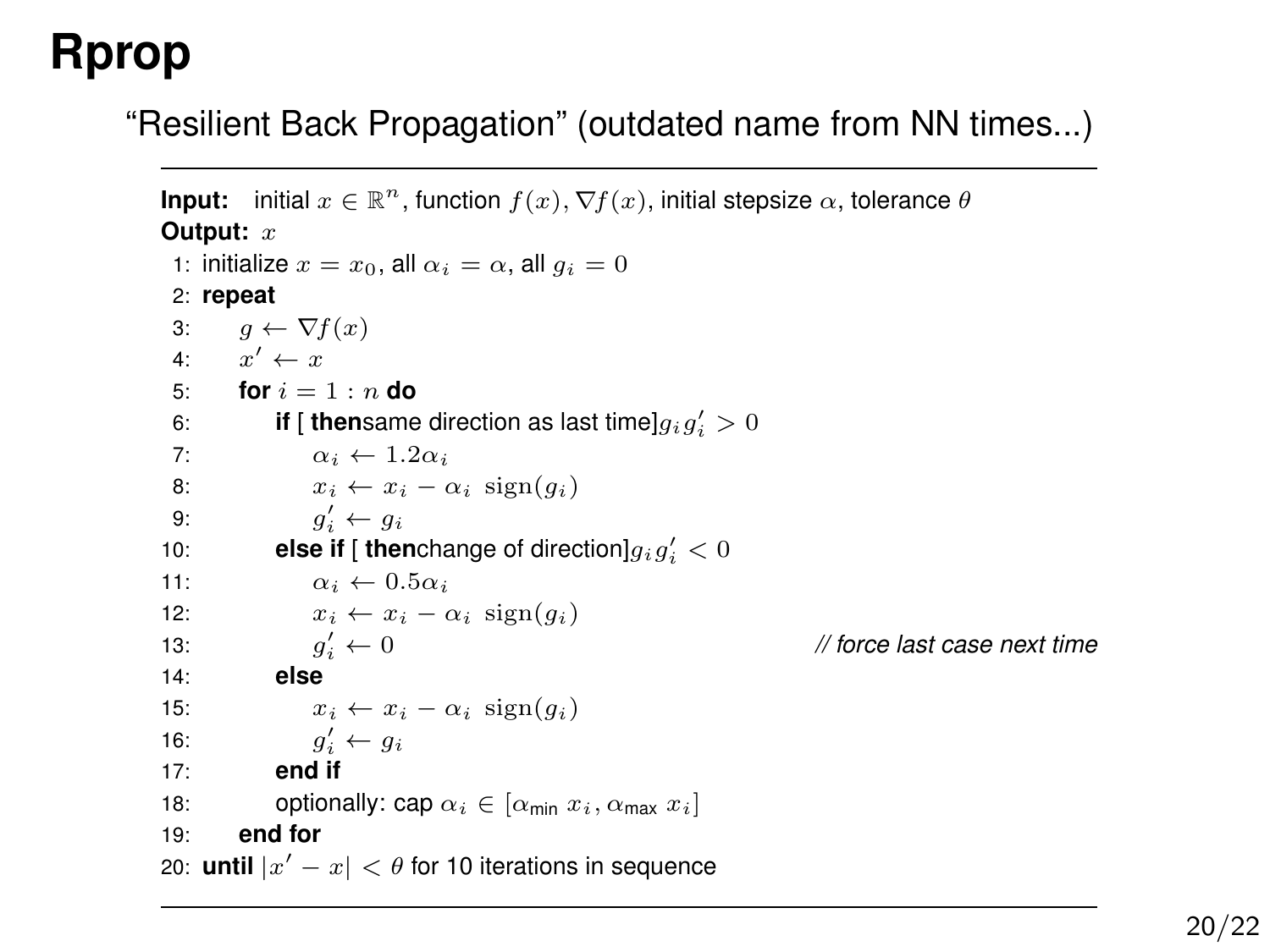# **Rprop**

- Rprop is a bit crazy:
	- stepsize adaptation in each dimension *separately*
	- it not only ignores  $|\nabla f|$  but also its exact direction step directions may differ up to  $< 90^{\circ}$  from  $\nabla f$
	- Often works very robustly
	- Guarantees? See work by Ch. Igel
- If you like, have a look at:

Christian Igel, Marc Toussaint, W. Weishui (2005): Rprop using the natural gradient compared to Levenberg-Marquardt optimization. In Trends and Applications in Constructive Approximation. International Series of Numerical Mathematics, volume 151, 259-272.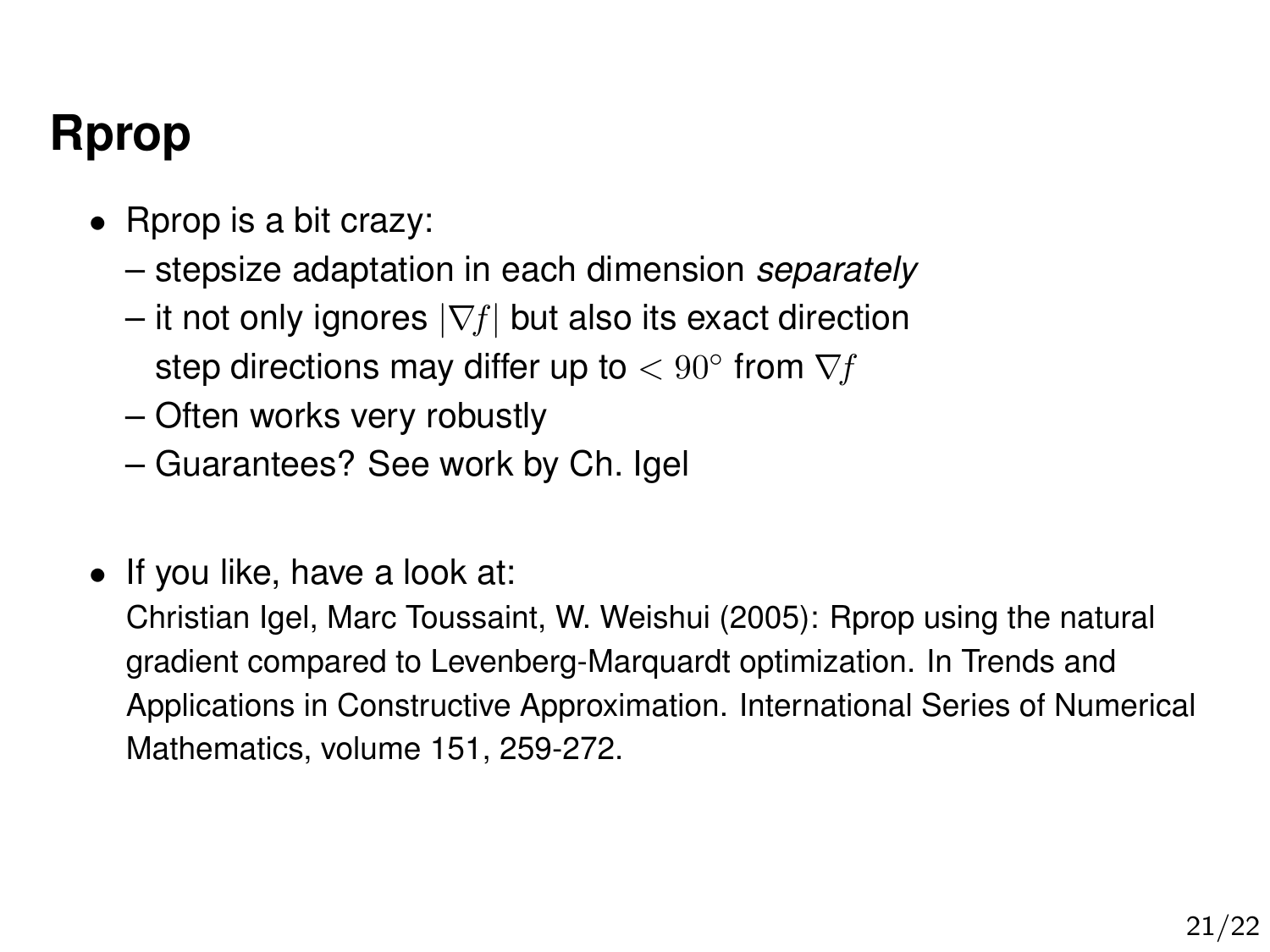# **Appendix**

Two little comments on stopping criteria & costs...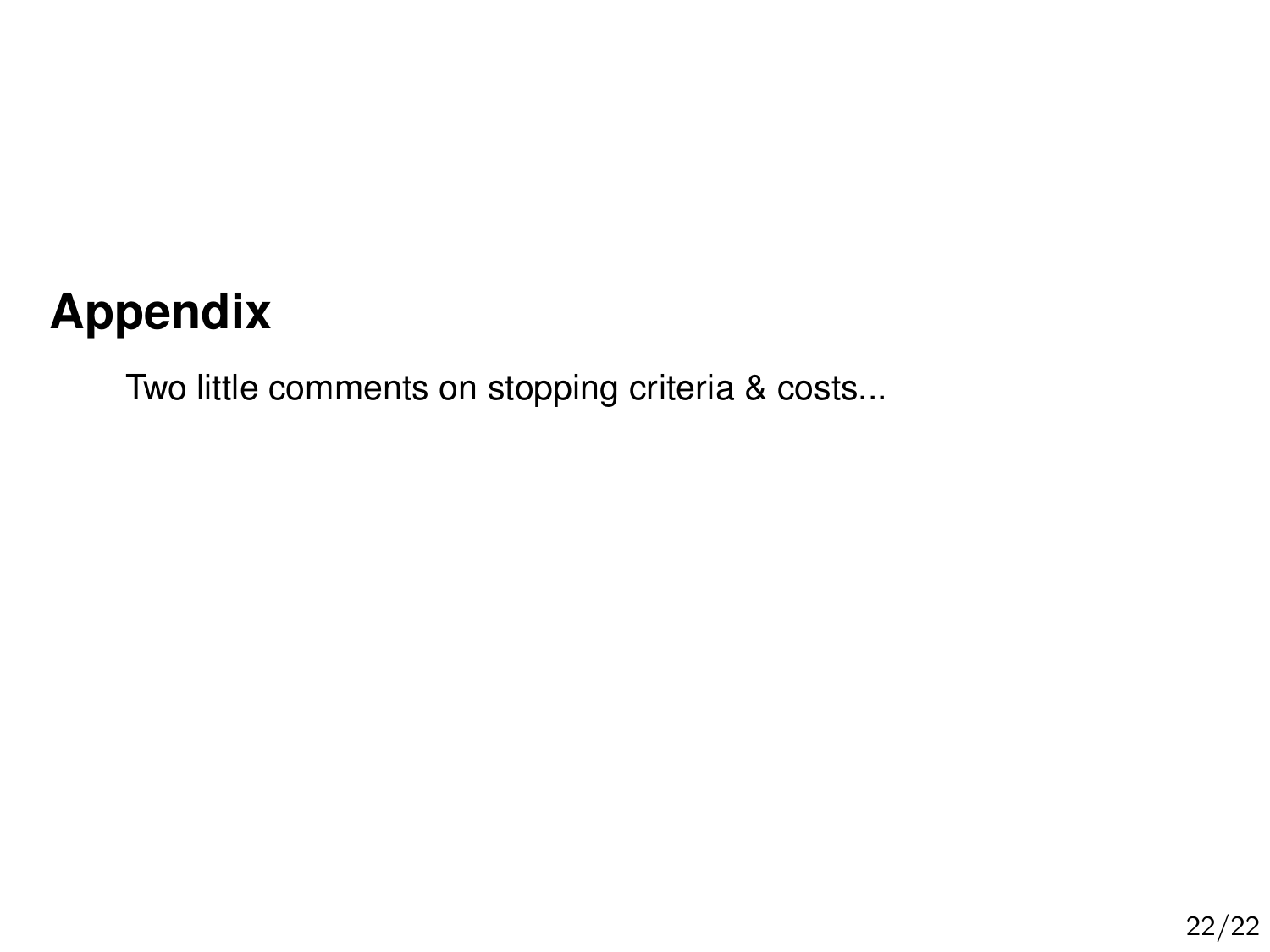# **Appendix: Stopping Criteria**

- Standard references (Boyd) define stopping criteria based on the "change" in  $f(x)$ , e.g.  $|\Delta f(x)| < \theta$  or  $|\nabla f(x)| < \theta$ .
- Throughout I will define stopping criteria based on the change in  $x$ , e.g.  $|\Delta x| < \theta$ ! In my experience this is in many problems more meaningful, and invariant of the scaling of  $f$ .